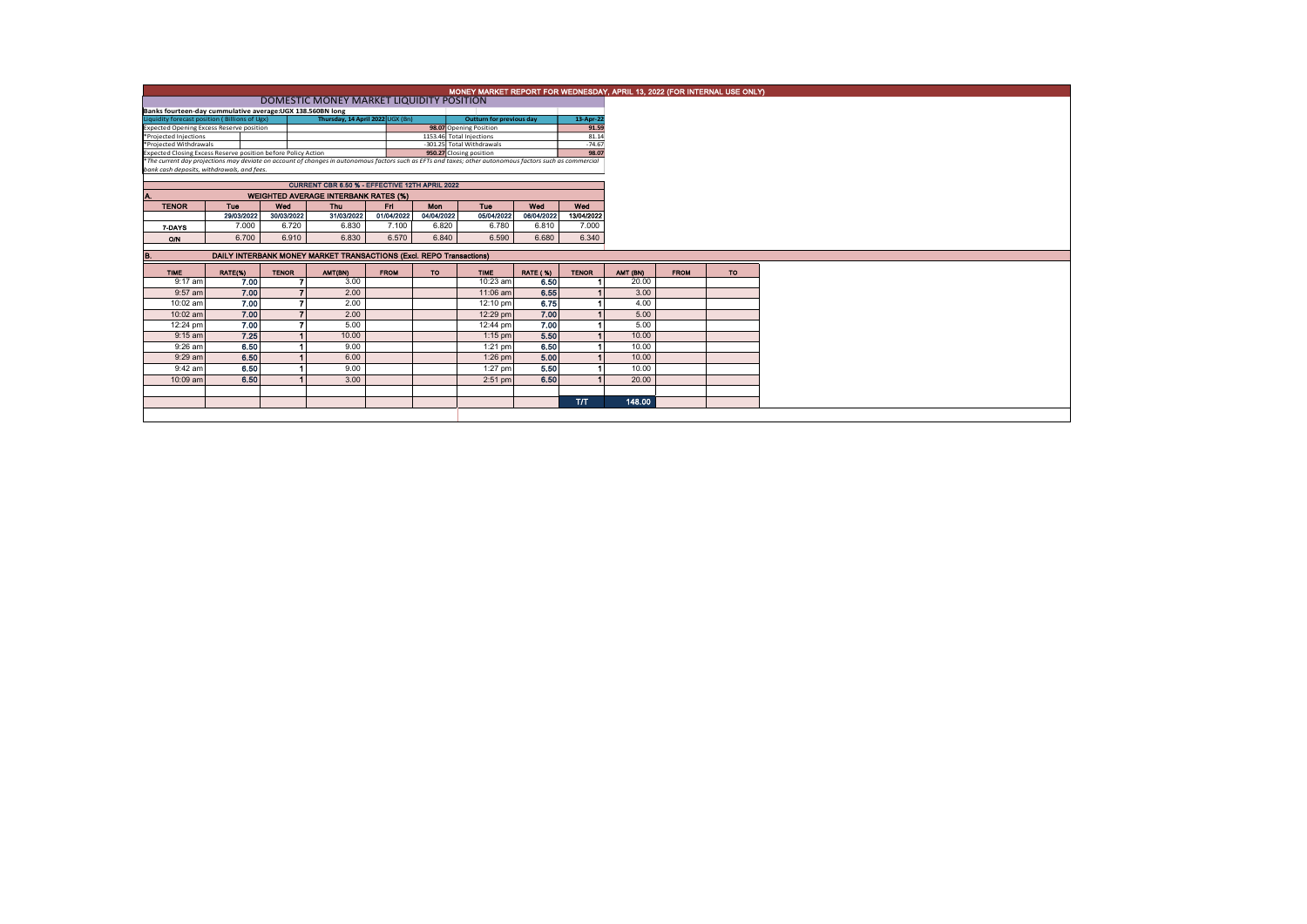| $^{2}$ 9.500                                                                           |            |            |            |            | <b>CBR AND THE 7- DAY WAR INTERBANK RATES</b> |            |                                                                                                                                                       |            |            |            |            |            |            |            |                                                                                                                      |            |            |
|----------------------------------------------------------------------------------------|------------|------------|------------|------------|-----------------------------------------------|------------|-------------------------------------------------------------------------------------------------------------------------------------------------------|------------|------------|------------|------------|------------|------------|------------|----------------------------------------------------------------------------------------------------------------------|------------|------------|
| 9.000<br>8.500<br>8.000<br>7.500<br>7.000<br>6.500<br>6.000<br>5.500<br>5.000<br>4.500 |            |            |            |            |                                               |            |                                                                                                                                                       |            |            |            |            |            |            |            | <b>Industrial Contract Contract Contract Contract Contract Contract Contract Contract Contract Contract Contract</b> |            |            |
| 4.000                                                                                  | 21/03/2022 | 22/03/2022 | 23/03/2022 | 24/03/2022 | 25/03/2022                                    | 28/03/2022 | 29/03/2022                                                                                                                                            | 30/03/2022 | 31/03/2022 | 01/04/2022 | 04/04/2022 | 05/04/2022 | 06/04/2022 | 07/04/2022 | 11/04/2022                                                                                                           | 12/04/2022 | 13/04/2022 |
|                                                                                        |            |            |            |            |                                               |            |                                                                                                                                                       |            |            |            |            |            |            |            |                                                                                                                      |            |            |
|                                                                                        |            |            |            |            |                                               |            | • Overnight WAR =7-day WAR CBR rate -Upper bound -Lower bound<br>MONETARY POLICY OPERATIONS MATURITIES PROFILE: (14-APRIL- 2022 TO 08-DECEMBER- 2022) |            |            |            |            |            |            |            |                                                                                                                      |            |            |

| <b>DATE</b>                                                                                  | <b>THUR</b>              | <b>THUR</b>              | <b>THUR</b> | <b>THUR</b>              | <b>THUR</b> | <b>THUR</b> | <b>THUR</b> | <b>THUR</b> | <b>THUR</b> | <b>THUR</b> | <b>TOTAL</b> |
|----------------------------------------------------------------------------------------------|--------------------------|--------------------------|-------------|--------------------------|-------------|-------------|-------------|-------------|-------------|-------------|--------------|
|                                                                                              | 14-Apr-22                | 28-Apr-22                | 05-May-22   | 12-May-22                | 26-May-22   | 02-Jun-22   | 04-Aug-22   | 18-Aug-22   | 10-Nov-22   | 08-Dec-22   |              |
| <b>REPO</b>                                                                                  | 636.52                   | $\overline{\phantom{0}}$ |             | $\overline{\phantom{0}}$ |             |             |             |             | -           |             | 636.52       |
| <b>REV REPO</b>                                                                              | $\overline{\phantom{a}}$ | -                        |             | -                        |             |             |             |             |             | -           |              |
| BOU BILL/DEPO A                                                                              | 240.07                   | 82.22                    | 537.46      | 10.09                    | 20.30       | 10.00       | 33.00       | 26.60       | 15.00       | 22.13       | 996.86       |
| <b>TOTALS</b>                                                                                | 876.59                   | 82.22                    | 537.46      | 10.09                    | 20.30       | 10.00       | 33.00       | 26.60       | 15.00       | 22.13       | 1.633.38     |
| Total O/S Deposit Auction & BOU Bill balances held by BOU up to 08 December 2022: UGX 997 BN |                          |                          |             |                          |             |             |             |             |             |             |              |
| Total O/S Repo, Reverse Repo, BOU Bill balances held by BOU: UGX 1,633 BN                    |                          |                          |             |                          |             |             |             |             |             |             |              |

| (EI) STOCK OF TREASURY SECURITIES                                                     |                                       |                |                  |            | EID                                    | <b>MONETARY POLICY MARKET OPERATIONS</b> |               |            |              |              |  |  |  |
|---------------------------------------------------------------------------------------|---------------------------------------|----------------|------------------|------------|----------------------------------------|------------------------------------------|---------------|------------|--------------|--------------|--|--|--|
|                                                                                       | LAST TBIILS ISSUE DATE: 30-MARCH-2022 |                |                  |            | (VERTICAL REPOS, REV-REPOS & BOU BILL) |                                          |               |            |              |              |  |  |  |
| On-the-run O/S T-BILL STOCKs (Bns-UGX)                                                |                                       |                | 6,031.83         | 14/04/2022 | OMO                                    | <b>ISSUE DATE</b>                        | <b>AMOUNT</b> | <b>WAR</b> | <b>RANGE</b> | <b>TENOR</b> |  |  |  |
| 14/04/2022 REPO<br>21,487.84<br>On-the-run O/S T-BONDSTOCKs(Bns-UGX)                  |                                       |                |                  |            |                                        | 07-Mar                                   | 264.00        | 6.500      |              |              |  |  |  |
| 27,519.67<br>TOTAL TBILL & TBOND STOCK- UGX                                           |                                       |                |                  |            | <b>BOU BILL</b>                        | 10-Mar                                   | 21.09         | 6.906      |              | 28           |  |  |  |
| O/S=Outstanding                                                                       |                                       |                |                  |            | <b>BOU BILL</b>                        | 10-Mar                                   | 326.83        | 7.149      |              | 56           |  |  |  |
| <b>MATURITY</b>                                                                       | <b>TOTAL STOCK</b>                    | <b>YTM (%)</b> | <b>CHANGE IN</b> |            | <b>BOU BILL</b>                        | 10-Mar                                   | 9.83          | 7.357      |              | 84           |  |  |  |
|                                                                                       | (BN UGX)                              | AT CUT OFF*    | <b>YTM</b> (+/)  |            | <b>REPO</b>                            | 10-Mar                                   | 287.50        | 6.500      |              |              |  |  |  |
| 91                                                                                    | 101.13                                | 6.501          | 0.000            |            | <b>REPO</b>                            | 11-Mar                                   | 180.00        | 6.500      |              |              |  |  |  |
| 182                                                                                   | 371.44                                | 8.132          | $-0.092$         |            | <b>REPO</b>                            | 14-Mar                                   | 87.00         | 6.500      |              |              |  |  |  |
| 364                                                                                   | 5.559.26                              | 9.591          | $-0.209$         |            | <b>REPO</b>                            | 15-Mar                                   | 270.00        | 6,500      |              |              |  |  |  |
| 2YR                                                                                   | 595.21                                | 11.000         | 1.000            |            | <b>REPO</b>                            | 17-Mar                                   | 168.00        | 6.500      |              |              |  |  |  |
| 3YR                                                                                   | ۰.                                    | 12.090         | $-1.010$         |            | <b>REPO</b>                            | 23-Mar                                   | 110.00        | 6.500      |              |              |  |  |  |
| 5YR                                                                                   | 1,119.91                              | 14.390         | 1.390            |            | <b>REPO</b>                            | 28-Mar                                   | 496.00        | 6.500      |              |              |  |  |  |
| 10YR                                                                                  | 10,518.68                             | 14.000         | 0.261            |            | <b>REPO</b>                            | 29-Mar                                   | 136.00        | 6.500      |              |              |  |  |  |
| 15YR                                                                                  | 9,027.72                              | 14.390         | $-1.510$         |            | <b>REPO</b>                            | 30-Mar                                   | 300.90        | 6.500      |              |              |  |  |  |
| <b>20YR</b>                                                                           | 226.32                                | 15.900         | 0.400            |            | <b>REPO</b>                            | 31-Mar                                   | 527.00        | 6.500      |              |              |  |  |  |
| Cut OFF is the lowest price/ highest vield that satisfies the auction awarded amount. |                                       |                |                  |            | <b>BOU BILL</b>                        | 31-Mar                                   | 30.04         | 6.906      |              | 28           |  |  |  |
|                                                                                       |                                       |                |                  |            | <b>BOU BILL</b>                        | 31-Mar                                   | 20.08         | 7.103      |              | 56           |  |  |  |
|                                                                                       |                                       |                |                  |            | <b>BOU BILL</b>                        | 31-Mar                                   | 20.83         | 9.000      |              | 252          |  |  |  |
|                                                                                       |                                       |                |                  |            | <b>REPO</b>                            | 07-Apr                                   | 253.00        | 6.500      |              |              |  |  |  |
|                                                                                       |                                       |                |                  |            | <b>REPO</b>                            | 11-Apr                                   | 383.00        | 6.500      |              |              |  |  |  |
|                                                                                       |                                       |                |                  |            |                                        | WAR-Weighted Average Rate                |               |            |              |              |  |  |  |